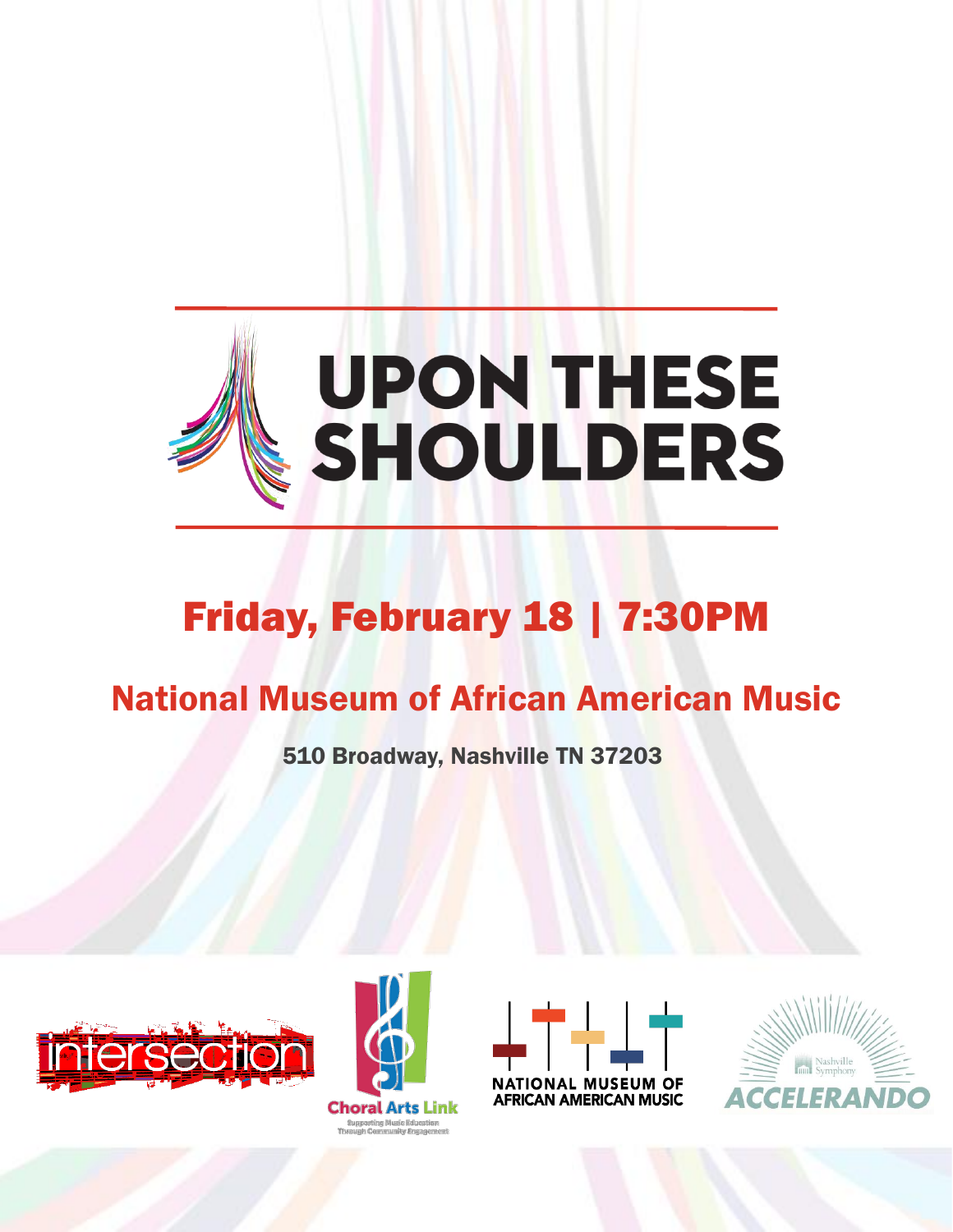# UPON THESE SHOULDERS: STEP BY STEP

# ABOUT THIS PROGRAM

Upon These Shoulders: Step by Step honors and artistically explores historic impressions in the African American journal of racial equity and cultural inclusiveness through footprints of yesterday and today. This event features musical performances by Choral Arts Link, Intersection and Nashville Symphony's Accelerando students woven together with interviews and spoken word, and hosted by the National Museum of African American Music.

Upon These Shoulders is an annual event, launched in 2017 by Choral Arts Link and Intersection, working with community partners to celebrate the many heroes of the Civil Rights Movement, historically and today. Performances in this series have included the world premiere of a newly commissioned work by composer Jonathan Bailey Holland exploring race, equity and youth; a celebration of the music of Florence Price, and a 10 day residency by composer and performer Hannibal Lokumbe.

# PROGRAM DIRECTION & PRODUCTION

Jon Royal, Program Director Kyle Odum, Audio Engineer Tavious Marshal, Audio Equipment Mayah Jackson, Stage Manager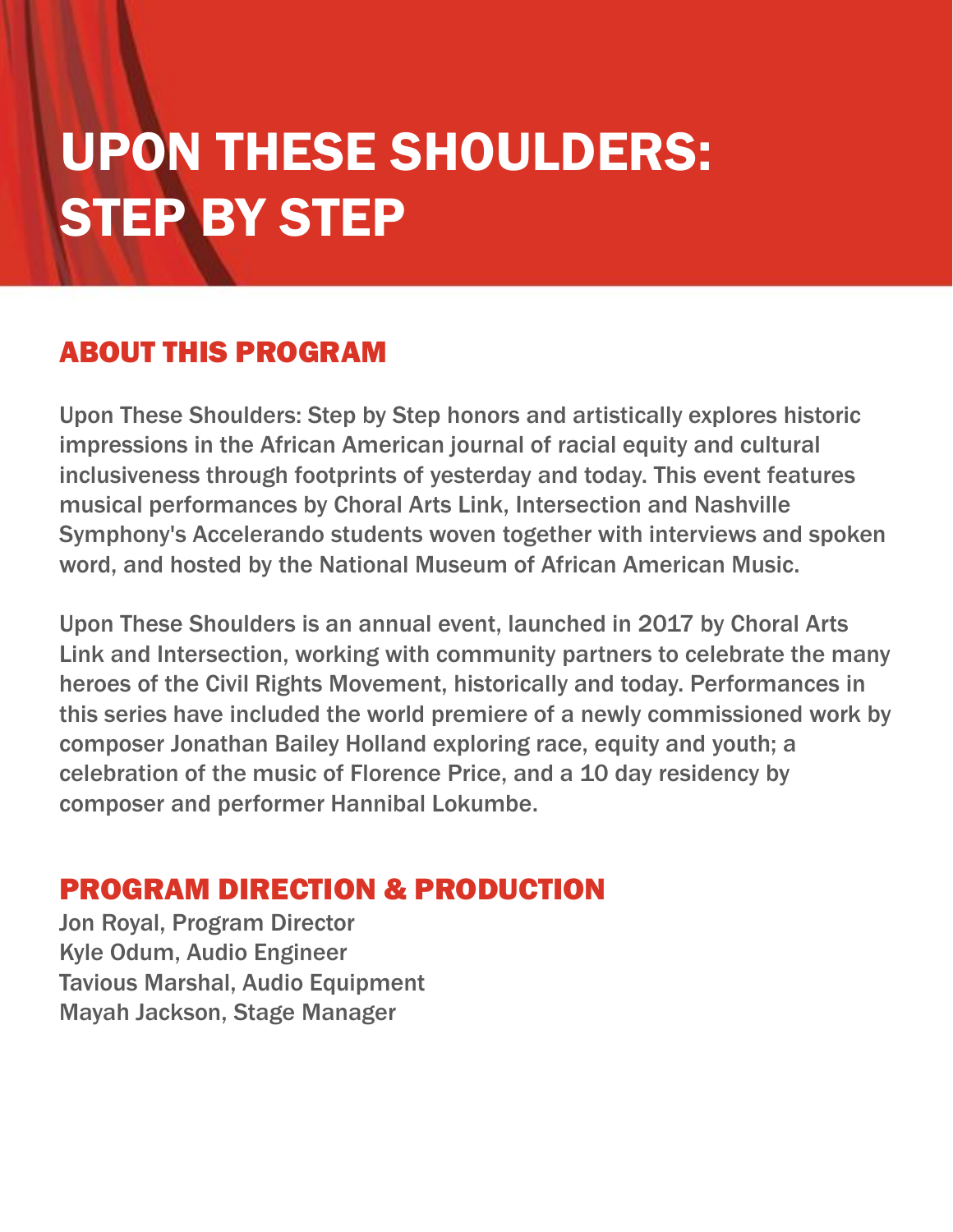# UPON THESE SHOULDERS: Honoring Extraordinary Citizens

# THE INTEGRATORS

Beginning in 1957, African American students in Nashville walked or rode a school bus to new schools outside their neighborhoods for the first time. They became the personal 'change agents' in how families perceived the boundaries of their communities. They represent the many "Integrators" in the journal of Nashville integration, who actualized what school communities should have been and could become.

These three honorees represent the grade segments of Metropolitan Nashville Public Schools as it transitioned from separate to equal:

Ethel Carr Crowder, Buena Vista Elementary Teree Campbelle McCormick, Wright Junior High Brenda Harris Haywood, Stratford High School

> *"We [they] became part of the interstitial space that moved forward in the wake of the movement, filling in the spaces between the pieces of a fractured culture." -Teree Campbelle McCormick*

# THE CONNECTOR

Our present-day honoree is Shawn Marqus Dromgoole, who was raised in a neighborhood that was gentrified by African Americans in the late 50s and early 60s as a result of families taking action to cultivate safe communities in Nashville. In 2020, Shawn responded to the impact of re-gentrification and the trepidation generated in our nation by harmful incidents toward African American joggers/walkers in other communities. Being a frequent walker, Shawn reached out to his neighbors and asked them to walk with him. Now, the #WeWalkWithShawn movement is being duplicated across our city and nation.

These journeys, draped in insecurity yet emboldened by faith, grace, and determination, are pathways that relate to and play out in our communities. *Yesterday, today, and tomorrow we move forward, step by step.*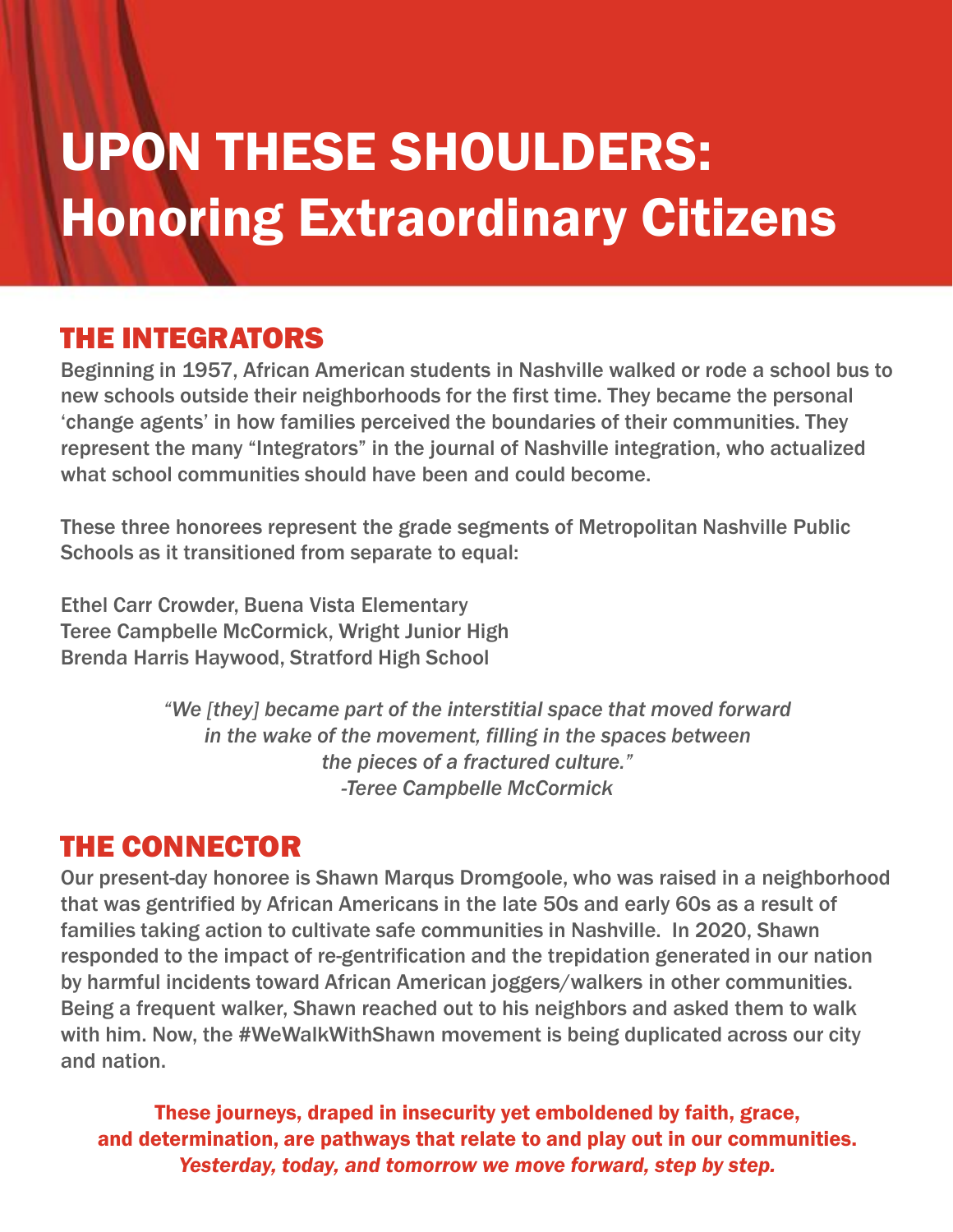## PROGRAM

#### Jon Royal, Program Director Margaret Campbelle-Holman, Nita Smith & Kelly Corcoran, Conductors

MET Singers

He's Got the Whole World **African American Folk Spiritual** 

National Museum of African American Music From Nothing to Something: Lyrics John Early Middle School students

Extraordinary Citizens Feature The Integrators **Ethel Carr Crowder** 

MET Singers

Extraordinary Citizens Feature Walk with Shawn Shawn Shawn Marqus Dromgoole

Spoken Word **Tia Smedley Tia Smedley** 

Intersection & Accelerando Starburst **Starburst** Jessie Montgomery

Extraordinary Citizens Feature Walk with Shawn Shawn Shawn Marqus Dromgoole

Intersection & Accelerando **Lyric for Strings Community Community** George Walker

Extraordinary Citizens Feature **Walk with Shawn Shawn Shawn Marqus Dromgoole** 

MET Singers, Intersection, & Accelerando He's Got the Whole World **African American Folk Spiritual** 

Teree Campbelle McCormick Brenda Harris Haywood

You Raise Me Up **Music & Words by Brendan Graham** & Rolf Løvland Arr. Roger Emerson

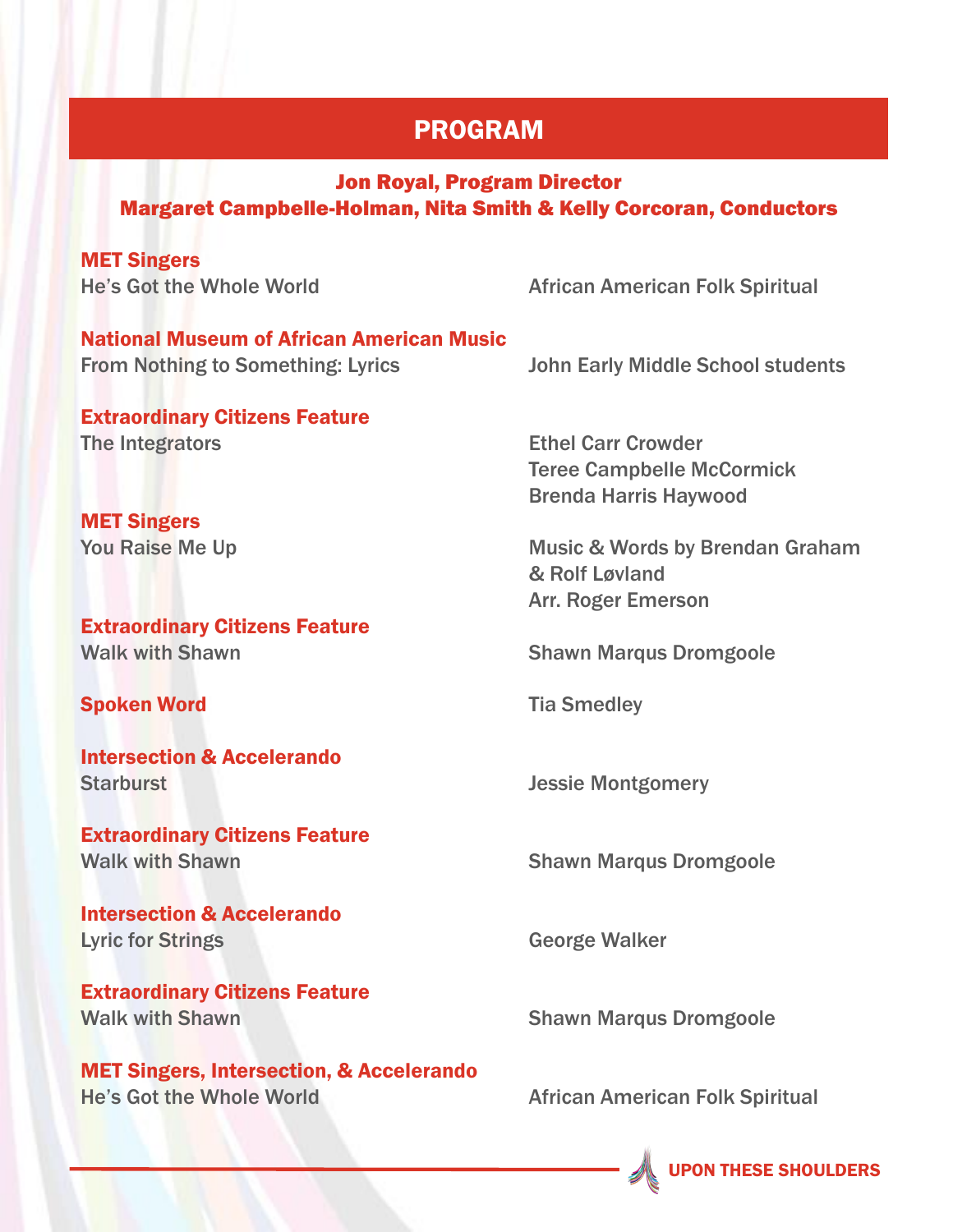# PROGRAM PARTICIPANTS

# MET SINGERS

MET Singers, a signature program of Choral Arts Link, consists of public, private, charter and homeschooled youth, grades 2-12. MET Singers prepares students to perform on honor choir level by teaching student leadership, rehearsal-performance decorum, team building, sight-reading, peer mentoring, vocal health habits, collaboration, and professionalism. The MET Singers is most notably known for involvement as the Celebration Youth Chorus at Nashville Symphony's annual Let Freedom Sing concert – the Dr. Martin Luther King, Jr. tribute held each January.

#### Artistic Team

Margaret Campbelle-Holman, Executive Director of Choral Arts Link Nita Smith, Co-Director of MET Singers Barb Santoro, Artistic Associate & Accompanist

Alumni Parent Leadership Team Kimberly Frierson Kelly Lawrence Mary Anne Williams

#### MET Singers

Brooklyn Carroll Arianna Dinwiddie Luke Garver Benjamin Jennings Lily Sweets Brandon Townsend Faith Wright Franklin Wright

# NATIONAL MUSEUM OF AFRICAN AMERICAN MUSIC

NMAAM is the only museum dedicated to preserving and celebrating the many music genres created, influenced, and inspired by African Americans. The museum's expertly-curated collections share the story of the American soundtrack by integrating history and interactive technology to bring the musical heroes of the past into the present.

The National Museum of African American Music is the premier global destination for music lovers of all generations and inspires, educates, and transforms your appreciation of American music.

#### **Staff**

Tamar Smithers, Senior Director of Education & Exhibitions Brandon Reid, Senior Education Manager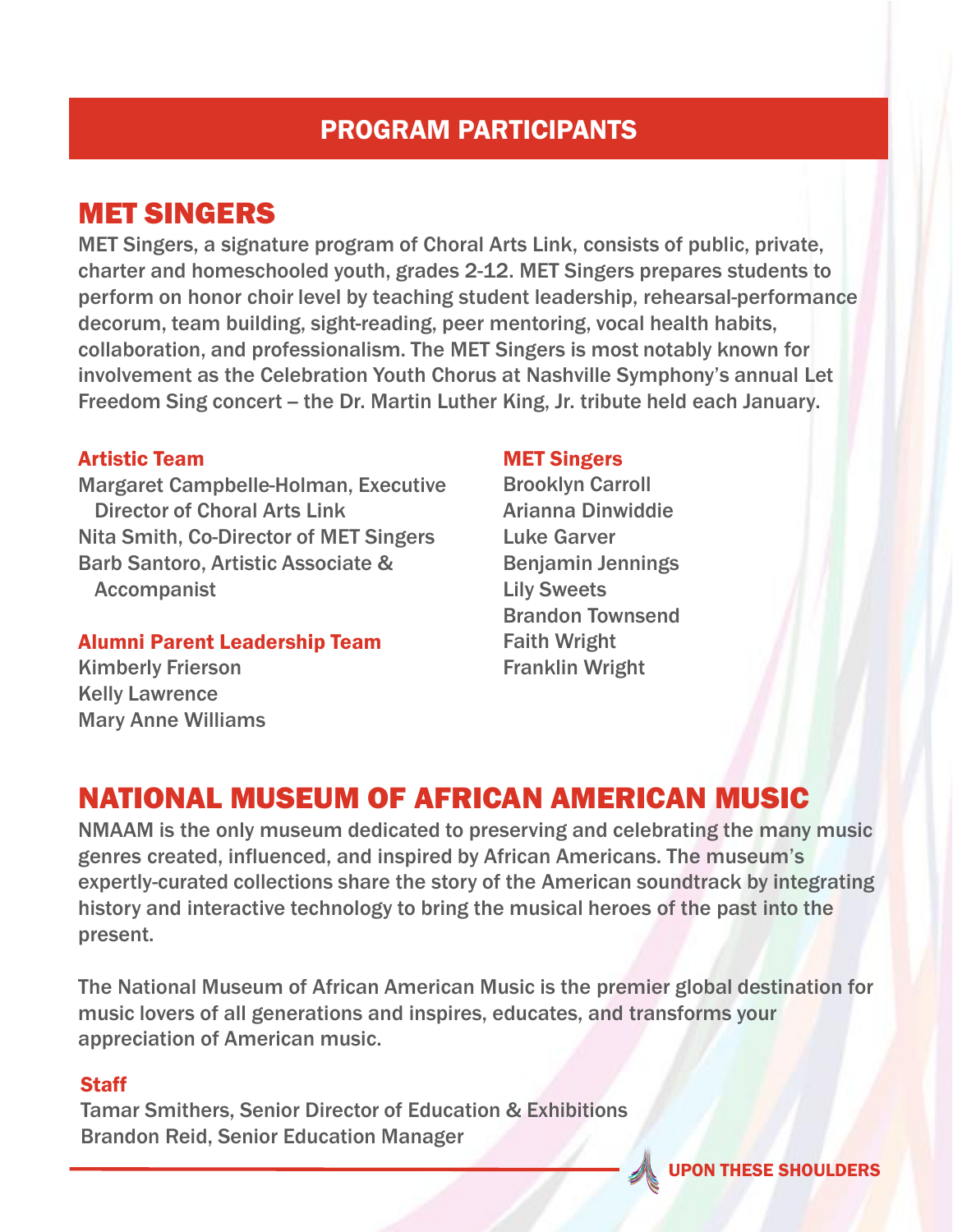# PROGRAM PARTICIPANTS

# INTERSECTION

Intersection is a flexible contemporary music ensemble dedicated to challenging the traditional concert experience, exploring music of the 20th and 21st centuries, supporting living composers, presenting programs for younger audiences, embracing collaboration, technology and the avant-garde, while expanding, respecting and embracing the musical and cultural diversity of Nashville.

The vision of Intersection is to expand and shift the perspectives of audiences and musicians of all ages, through the creation, cultivation and performance of contemporary music, a vital, thriving and inspiring form of art.

#### **Musicians**

Carrie Bailey, Violin Rachel Englander, Violin Melissa Bull, Violin Carl Larson, Viola Meghan Berindean, Cello Tiffany Freeman, Bass Alessandra Volpi, Piano Deanna Little, Flute Emily Bowland, Clarinet

#### Artistic Team

Kelly Corcoran, Artistic Director & Conductor Katie Arata, Social Media, Marketing & PR Anne Dickson Rogers, Orchestra Contractor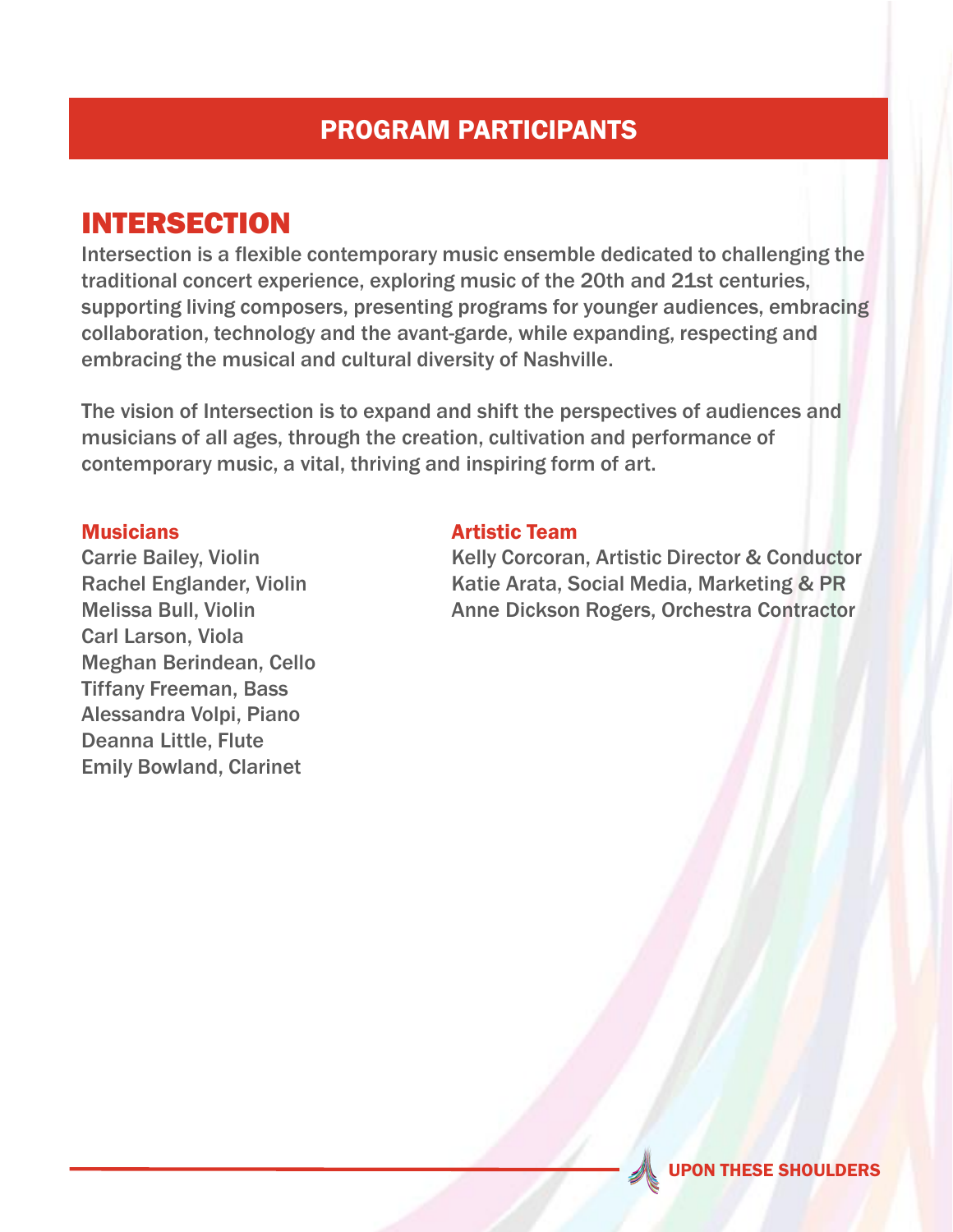# PROGRAM PARTICIPANTS

# ACCELERANDO

The Nashville Symphony's Accelerando initiative is an intensive music education program designed to prepare gifted young students of diverse ethnic backgrounds for pursuing music at the collegiate level and beyond. Accelerando seeks to create professional opportunities for musicians from ethnic communities underrepresented in today's orchestras by providing them with instruction, mentorship, performance experiences and assistance with applying to music schools. With access to the resources of a major American orchestra, these students will be able to realize their full potential and will form the next generation of orchestra musicians. To learn more and apply, visit nashvillesymphony.org/Accelerando

The Nashville Symphony's vision is to:

- Become the leading orchestra for the performance, recording and commissioning of contemporary American Music.
- **Transform into an equitable and inclusive institution that is representative of the** diverse community it serves.
- **Deliver visionary artistic and educational programming that excites the public,** drives institutional growth and contributes to the growth of the art form.

#### **Staff**

Kimberly Kraft McLemore, VP of Education & Community Engagement José Muñiz, Accelerando Coordinator

#### Accelerando Musicians

Alliese Bonner, Flute Icsis Church, Clarinet Antonio Thai, Violin Luka Hernández-Palmer, Cello Edward Owens, Bass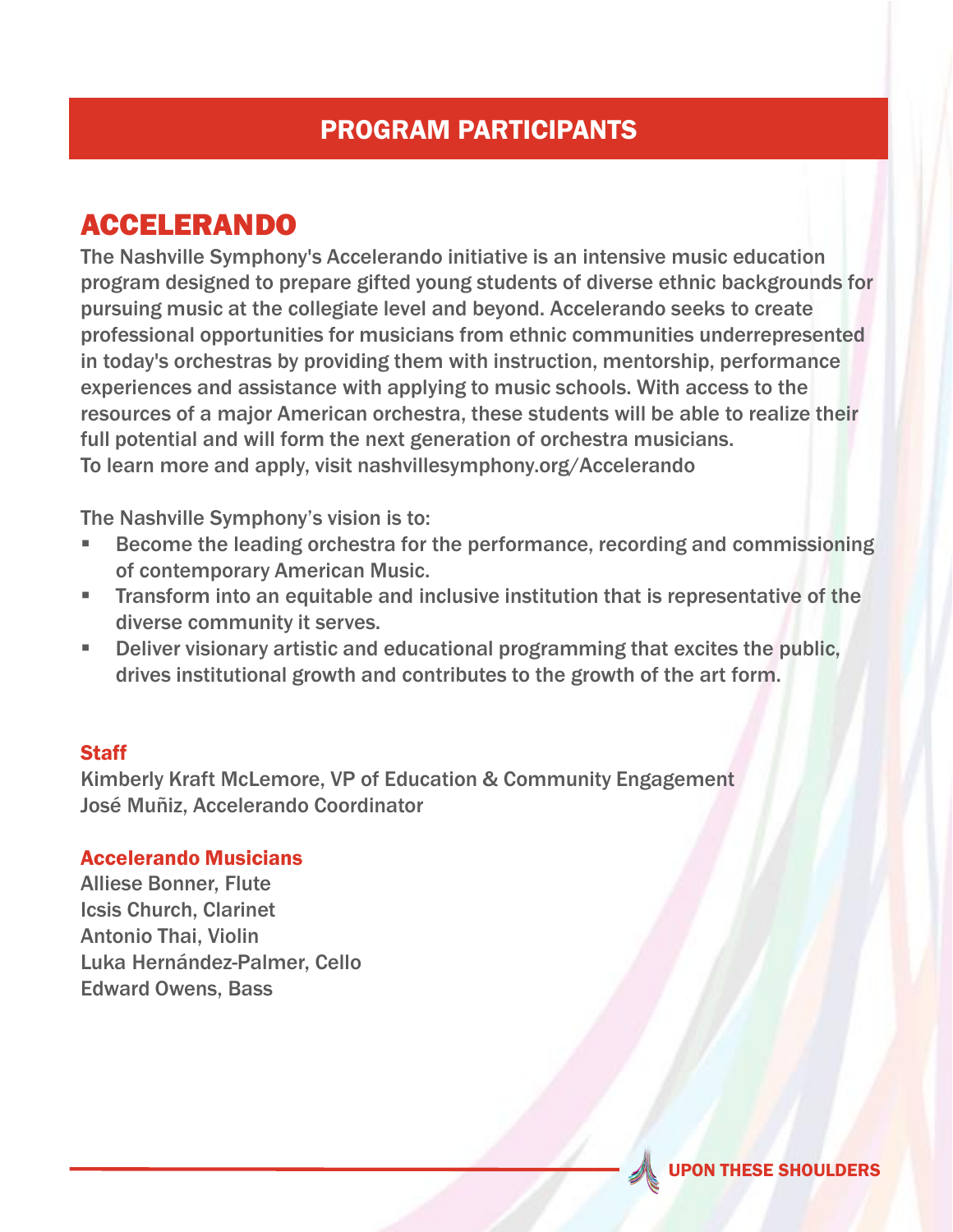# THANK YOU TO OUR SPONSORS



**NASHVILLE OFFICE OF ARTS + CULTURE** 

# **NATIONAL # ARTS**



Cultivate. Create. Participate.



 $\equiv$  arts.gov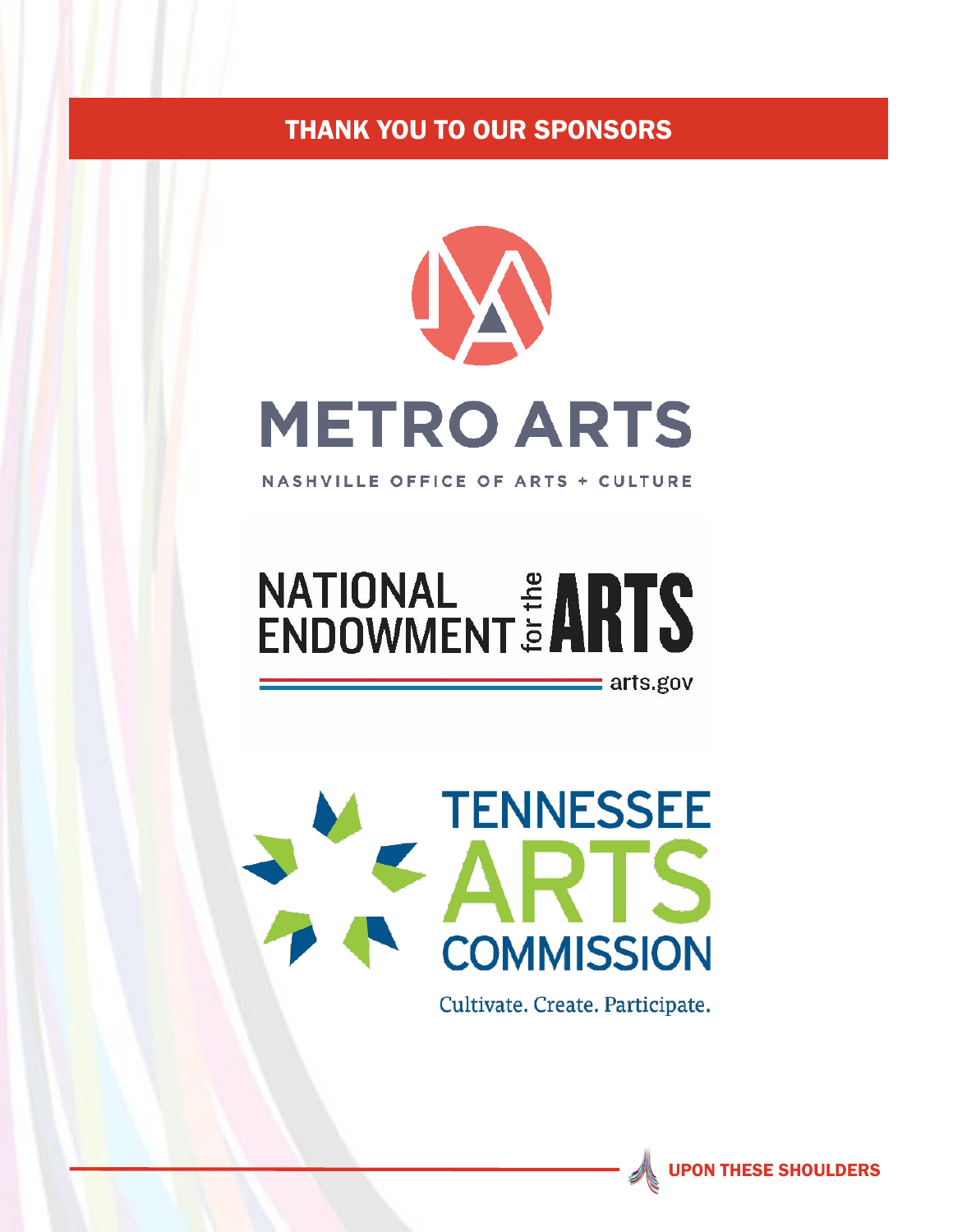# THANK YOU TO OUR SPONSORS

# Other Support



Suburban and Urban Real Estate SURE "We Can!"



# In-Kind Support